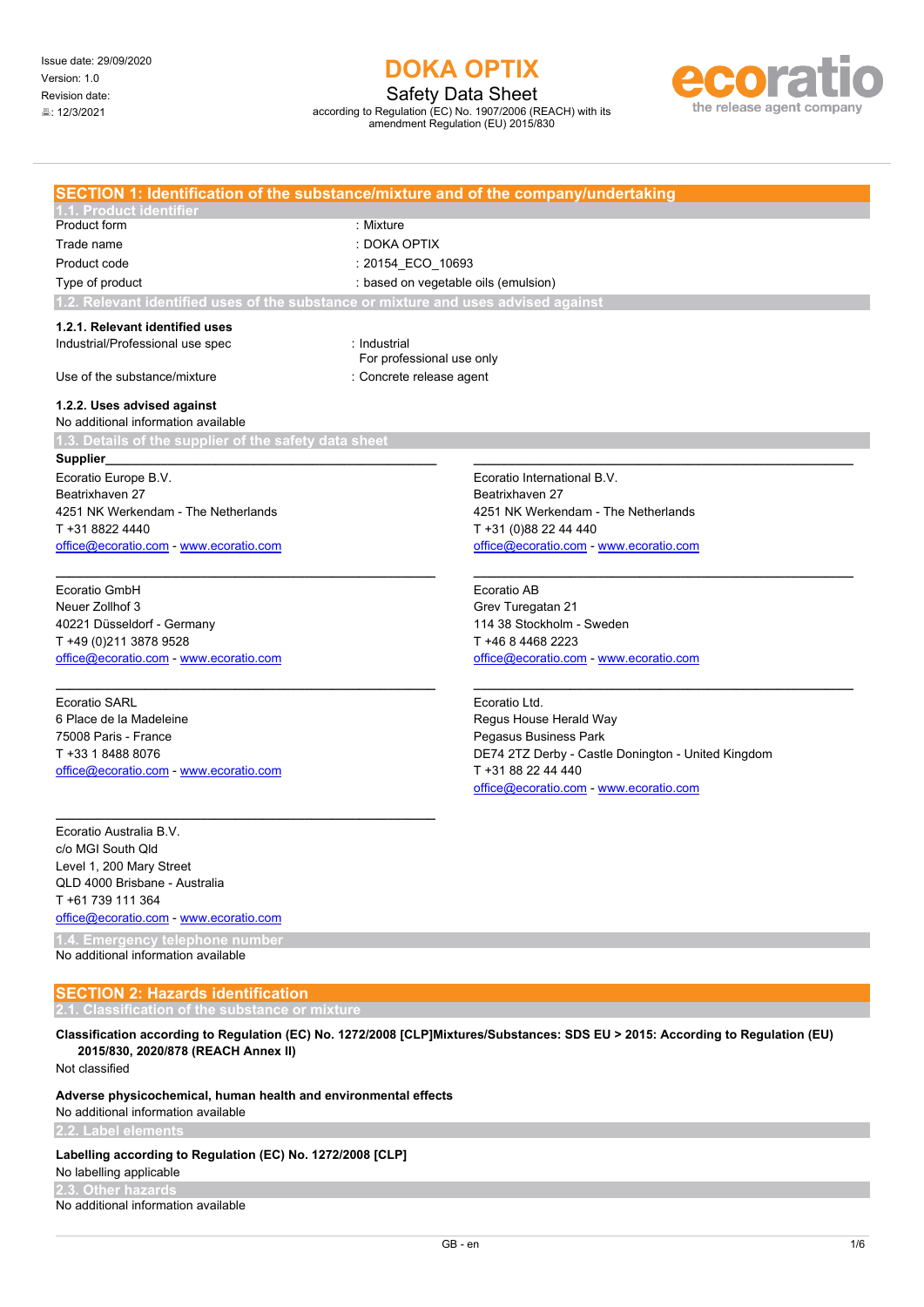Safety Data Sheet according to Regulation (EC) No. 1907/2006 (REACH) with its

amendment Regulation (EU) 2015/830



### **SECTION 3: Composition/information on ingredients**

Not applicable **3.2. Mixture** 

This mixture does not contain any substances to be mentioned according to the criteria of section 3.2 of REACH Annex II

| <b>SECTION 4: First aid measures</b>                                                                                   |                                                                                                                                                                                                                                                    |
|------------------------------------------------------------------------------------------------------------------------|----------------------------------------------------------------------------------------------------------------------------------------------------------------------------------------------------------------------------------------------------|
| 4.1. Description of first aid measures                                                                                 |                                                                                                                                                                                                                                                    |
| First-aid measures general                                                                                             | : Never give anything by mouth to an unconscious person. If you feel unwell, seek medical<br>advice (show the label where possible).                                                                                                               |
| First-aid measures after inhalation                                                                                    | : Allow affected person to breathe fresh air. Allow the victim to rest.                                                                                                                                                                            |
| First-aid measures after skin contact                                                                                  | : Wash hands and other exposed areas with soap and water before leaving work.                                                                                                                                                                      |
| First-aid measures after eye contact                                                                                   | : Rinse immediately with plenty of water. Obtain medical attention if pain, blinking or redness<br>persists.                                                                                                                                       |
| First-aid measures after ingestion                                                                                     | : Rinse mouth out with water.                                                                                                                                                                                                                      |
| 4.2. Most important symptoms and effects, both acute and delayed                                                       |                                                                                                                                                                                                                                                    |
| Symptoms/effects                                                                                                       | : None to our knowledge.                                                                                                                                                                                                                           |
| 4.3. Indication of any immediate medical attention and special treatment needed<br>No additional information available |                                                                                                                                                                                                                                                    |
| <b>SECTION 5: Firefighting measures</b><br>5.1. Extinguishing media                                                    |                                                                                                                                                                                                                                                    |
| Suitable extinguishing media                                                                                           | : Foam. Dry powder. Carbon dioxide. Water spray. Sand.                                                                                                                                                                                             |
| Unsuitable extinguishing media                                                                                         | : Do not use a heavy water stream.                                                                                                                                                                                                                 |
| 5.2. Special hazards arising from the substance or mixture                                                             |                                                                                                                                                                                                                                                    |
| No additional information available                                                                                    |                                                                                                                                                                                                                                                    |
| 5.3. Advice for firefighters                                                                                           |                                                                                                                                                                                                                                                    |
| Firefighting instructions                                                                                              | : Use water spray or fog for cooling exposed containers. Exercise caution when fighting any<br>chemical fire. Prevent fire fighting water from entering the environment.                                                                           |
| Protection during firefighting                                                                                         | : Do not enter fire area without proper protective equipment, including respiratory protection.                                                                                                                                                    |
| <b>SECTION 6: Accidental release measures</b>                                                                          |                                                                                                                                                                                                                                                    |
| 6.1. Personal precautions, protective equipment and emergency procedures                                               |                                                                                                                                                                                                                                                    |
| 6.1.1. For non-emergency personnel                                                                                     |                                                                                                                                                                                                                                                    |
| <b>Emergency procedures</b>                                                                                            | : Evacuate unnecessary personnel.                                                                                                                                                                                                                  |
|                                                                                                                        |                                                                                                                                                                                                                                                    |
| 6.1.2. For emergency responders                                                                                        |                                                                                                                                                                                                                                                    |
| Protective equipment                                                                                                   | : Equip cleanup crew with proper protection.                                                                                                                                                                                                       |
| <b>Emergency procedures</b>                                                                                            | : Ventilate area.                                                                                                                                                                                                                                  |
| <b>6.2. Environmental precautions</b>                                                                                  |                                                                                                                                                                                                                                                    |
| Prevent entry to sewers and public waters. Notify authorities if liquid enters sewers or public waters.                |                                                                                                                                                                                                                                                    |
| 6.3. Methods and material for containment and cleaning up<br>Methods for cleaning up                                   |                                                                                                                                                                                                                                                    |
|                                                                                                                        | : Collect spillage. Take up liquid spill into absorbent material.                                                                                                                                                                                  |
| 6.4. Reference to other sections<br>See Heading 8. Exposure controls and personal protection.                          |                                                                                                                                                                                                                                                    |
|                                                                                                                        |                                                                                                                                                                                                                                                    |
| <b>SECTION 7: Handling and storage</b>                                                                                 |                                                                                                                                                                                                                                                    |
| 7.1. Precautions for safe handling<br>Precautions for safe handling                                                    | : Wash hands and other exposed areas with mild soap and water before eating, drinking or                                                                                                                                                           |
|                                                                                                                        | smoking and when leaving work.                                                                                                                                                                                                                     |
| 7.2. Conditions for safe storage, including any incompatibilities<br>Storage conditions                                | : Storage > -15°C. Use container to collect drips. Keep only in the original container in a<br>cool, well ventilated place away from : Keep away from open flames, hot surfaces and<br>sources of ignition. Keep container closed when not in use. |
| Incompatible products                                                                                                  | : Strong bases. Strong acids.                                                                                                                                                                                                                      |
| Incompatible materials                                                                                                 | : Sources of ignition.                                                                                                                                                                                                                             |
| Packaging materials                                                                                                    | : Only store product in original container.                                                                                                                                                                                                        |
| 7.3. Specific end use(s)                                                                                               |                                                                                                                                                                                                                                                    |
| No additional information available                                                                                    |                                                                                                                                                                                                                                                    |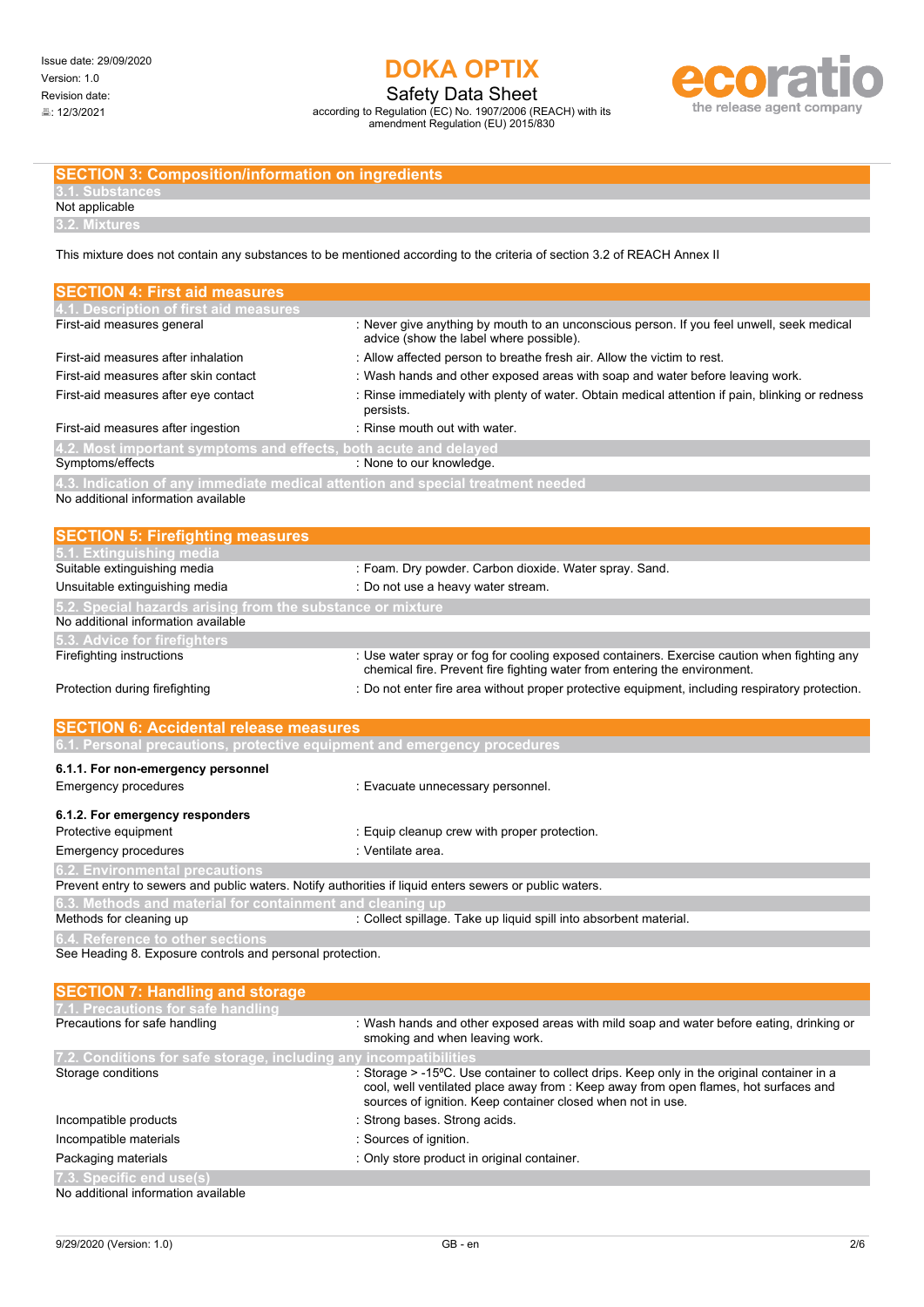Safety Data Sheet

according to Regulation (EC) No. 1907/2006 (REACH) with its amendment Regulation (EU) 2015/830



### **SECTION 8: Exposure controls/personal protection**

## No additional information available **8.2. Exposure controls Hand protection:**

 $\vert$  No special protection required

| 110 opocial protoction roquired |
|---------------------------------|
| Eye protection:                 |
| No special protection required  |
| Skin and body protection:       |
| No special protection required  |
| <b>Respiratory protection:</b>  |
| No special protection required  |

### **Other information:**

Do not eat, drink or smoke during use.

| <b>SECTION 9: Physical and chemical properties</b>         |                          |
|------------------------------------------------------------|--------------------------|
| 9.1. Information on basic physical and chemical properties |                          |
| Physical state                                             | : Liquid                 |
| Colour                                                     | : White                  |
| Odour                                                      | : Slight                 |
| Odour threshold                                            | : No data available      |
| pH                                                         | $\cdot \approx 9$        |
| Relative evaporation rate (butylacetate=1)                 | : No data available      |
| Melting point                                              | : No data available      |
| Freezing point                                             | $: -5 °C$                |
| Boiling point                                              | : 100 $^{\circ}$ C       |
| Flash point                                                | : Not applicable         |
| Auto-ignition temperature                                  | : No data available      |
| Decomposition temperature                                  | : No data available      |
| Flammability (solid, gas)                                  | : Non flammable.         |
| Vapour pressure                                            | : No data available      |
| Relative vapour density at 20 °C                           | : No data available      |
| Relative density                                           | : No data available      |
| Density                                                    | : $0.98$ kg/l $\pm$ 0,02 |
| Solubility                                                 | : No data available      |
| Partition coefficient n-octanol/water (Log Pow)            | : No data available      |
| Viscosity, kinematic                                       | : No data available      |
| Viscosity, dynamic                                         | : No data available      |
| Explosive properties                                       | : No data available      |
| Oxidising properties                                       | : No data available      |
| <b>Explosive limits</b>                                    | : No data available      |
| 9.2. Other information                                     |                          |
| VOC content                                                | $:5 - 10%$               |
|                                                            |                          |
| <b>SECTION 10: Stability and reactivity</b>                |                          |

| GB - en | 3/6 |
|---------|-----|
|         |     |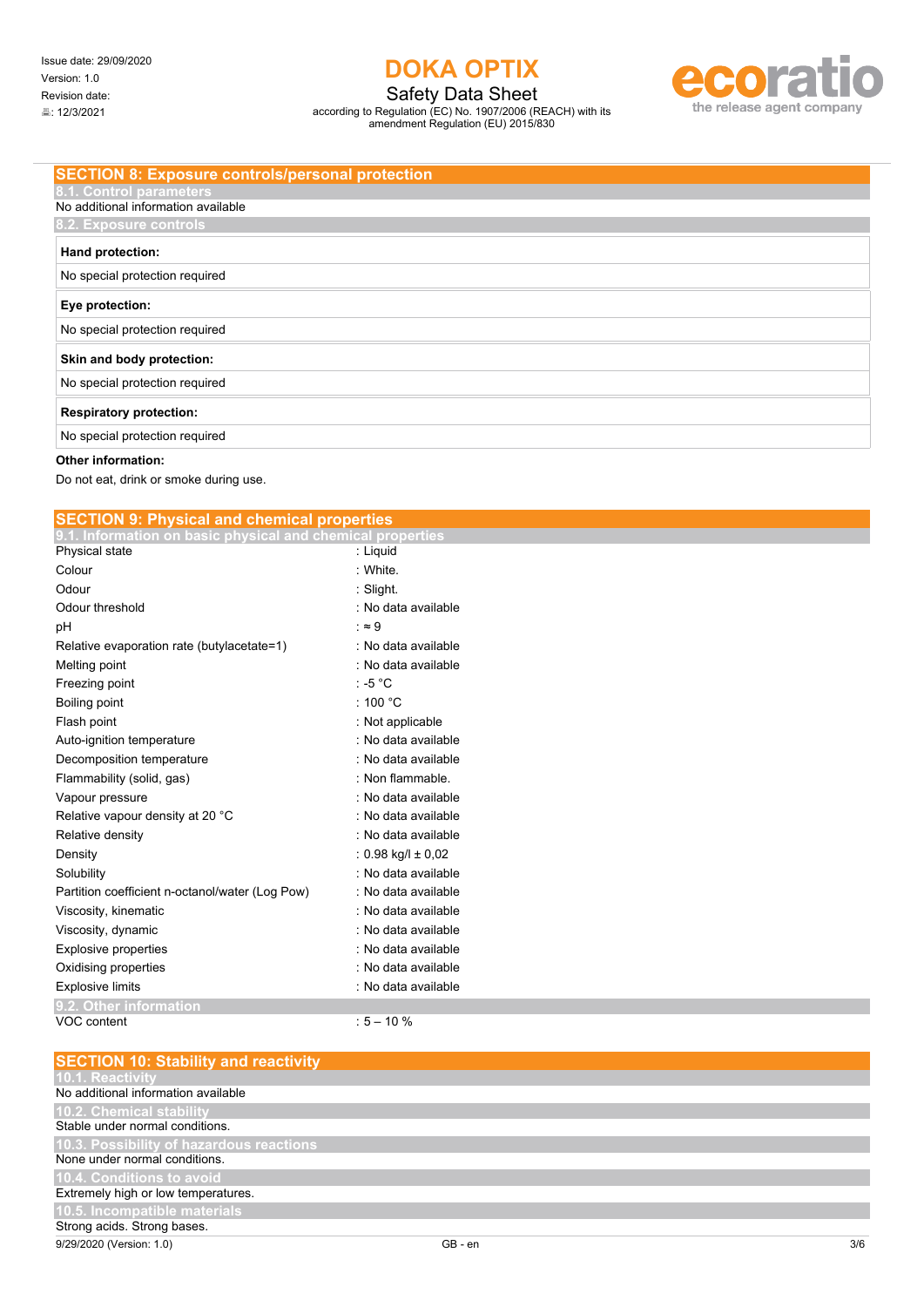Safety Data Sheet

according to Regulation (EC) No. 1907/2006 (REACH) with its amendment Regulation (EU) 2015/830



**10.6. Hazardous decomposition products** Vapour. Carbon monoxide. Carbon dioxide.

| <b>SECTION 11: Toxicological information</b>           |                                                                                                                                                                       |
|--------------------------------------------------------|-----------------------------------------------------------------------------------------------------------------------------------------------------------------------|
| 11.1. Information on toxicological effects             |                                                                                                                                                                       |
| Acute toxicity (oral)                                  | : Not classified                                                                                                                                                      |
| Acute toxicity (dermal)                                | : Not classified                                                                                                                                                      |
| Acute toxicity (inhalation)                            | : Not classified                                                                                                                                                      |
| <b>DOKA OPTIX</b>                                      |                                                                                                                                                                       |
| LD50 oral                                              | > 2000 mg/kg                                                                                                                                                          |
| <b>Additional information</b>                          | Reference has been taken from the data of a similar product                                                                                                           |
| Skin corrosion/irritation                              | · Not classified                                                                                                                                                      |
|                                                        | $pH: \approx 9$                                                                                                                                                       |
| Serious eye damage/irritation                          | : Not classified                                                                                                                                                      |
|                                                        | $pH: \approx 9$                                                                                                                                                       |
| Respiratory or skin sensitisation                      | : Not classified                                                                                                                                                      |
| Germ cell mutagenicity                                 | : Not classified                                                                                                                                                      |
| Carcinogenicity                                        | : Not classified                                                                                                                                                      |
| Reproductive toxicity                                  | : Not classified                                                                                                                                                      |
| STOT-single exposure                                   | : Not classified                                                                                                                                                      |
| STOT-repeated exposure                                 | : Not classified                                                                                                                                                      |
| Aspiration hazard                                      | : Not classified                                                                                                                                                      |
| Potential adverse human health effects and<br>symptoms | : When used and handled according to specifications, the product does not have any<br>harmful effects according to our experience and the information provided to us. |
| <b>SECTION 12: Ecological information</b>              |                                                                                                                                                                       |
| 12.1. Toxicitv                                         |                                                                                                                                                                       |
| Ecology - general                                      | : No known adverse effects on the functioning of water treatment plants under normal use                                                                              |

| Loorogy gorroran                                             | to mionii aavoibo onoolo on tho randtioning or nator troatmont pianto anaor nomiar abo<br>conditions as recommended. |
|--------------------------------------------------------------|----------------------------------------------------------------------------------------------------------------------|
| Hazardous to the aquatic environment, short-term<br>(acute)  | : Not classified                                                                                                     |
| Hazardous to the aquatic environment, long-term<br>(chronic) | Not classified                                                                                                       |
| <b>DOKA OPTIX</b>                                            |                                                                                                                      |
| LC50 fish 1                                                  | Not toxic to water organisms                                                                                         |
| Additional information                                       | Reference has been taken from the data of a similar product                                                          |
| 12.2. Persistence and degradability                          |                                                                                                                      |
| <b>DOKA OPTIX</b>                                            |                                                                                                                      |
| Persistence and degradability                                | Reference has been taken from the data of a similar product.                                                         |
| Biodegradation                                               | Readily biodegradable                                                                                                |
| 12.3. Bioaccumulative potential                              |                                                                                                                      |
| No additional information available                          |                                                                                                                      |
| 12.4. Mobility in soil                                       |                                                                                                                      |
| No additional information available                          |                                                                                                                      |
| 12.5. Results of PBT and vPvB assessment                     |                                                                                                                      |
| No additional information available                          |                                                                                                                      |
| 12.6. Other adverse effects                                  |                                                                                                                      |
| Additional information                                       | : Avoid release to the environment.                                                                                  |

| <b>SECTION 13: Disposal considerations</b> |                                                                           |
|--------------------------------------------|---------------------------------------------------------------------------|
| 13.1. Waste treatment methods              |                                                                           |
| Product/Packaging disposal recommendations | : Dispose in a safe manner in accordance with local/national regulations. |
| Ecology - waste materials                  | : Avoid release to the environment.                                       |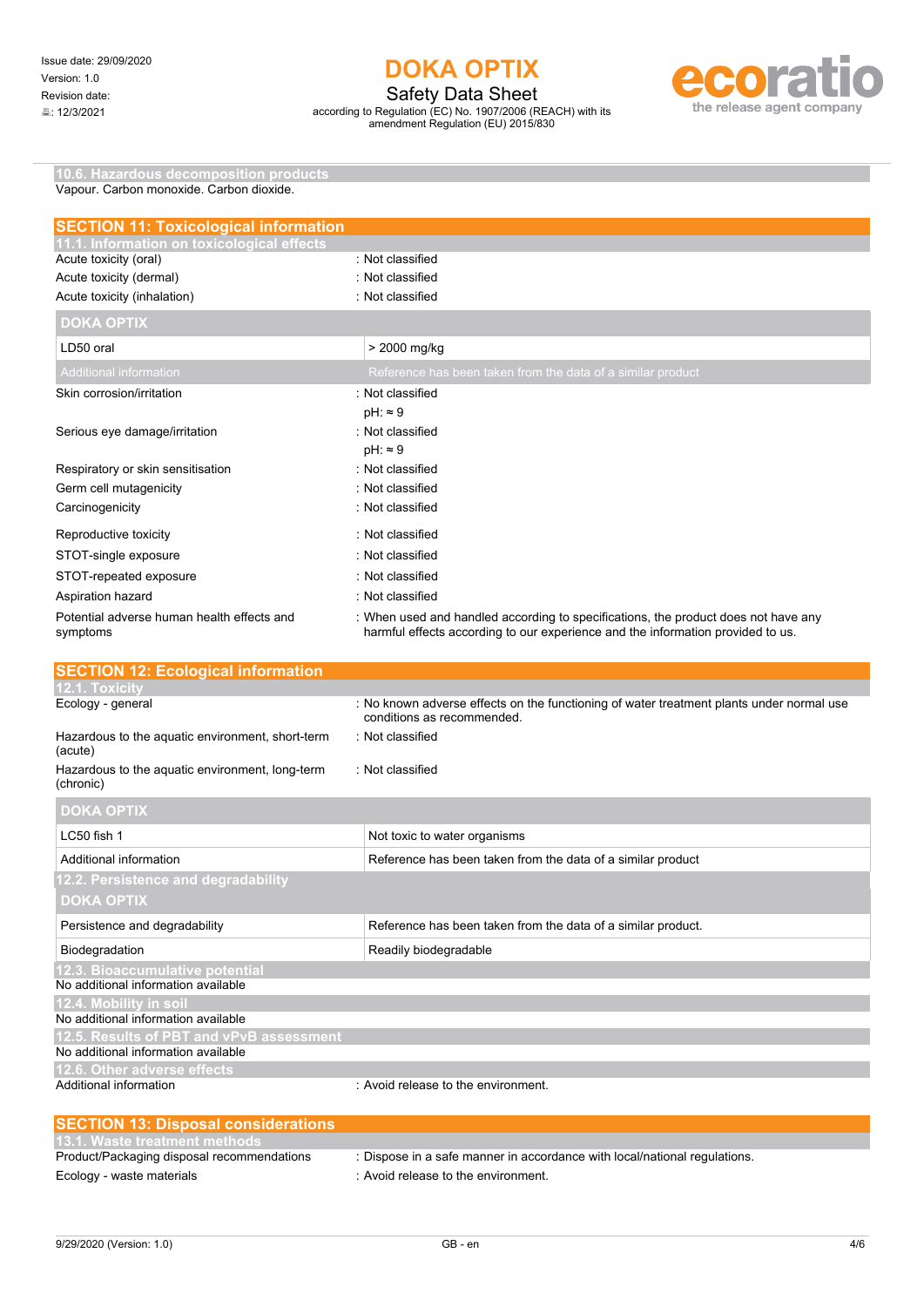Safety Data Sheet

according to Regulation (EC) No. 1907/2006 (REACH) with its amendment Regulation (EU) 2015/830



## **SECTION 15: Regulatory information**

**15.1. Safety, health and environmental regulations/legislation specific for the substance or mixture**

### **15.1.1. EU-Regulations**

Contains no REACH substances with Annex XVII restrictions Contains no substance on the REACH candidate list Contains no REACH Annex XIV substances